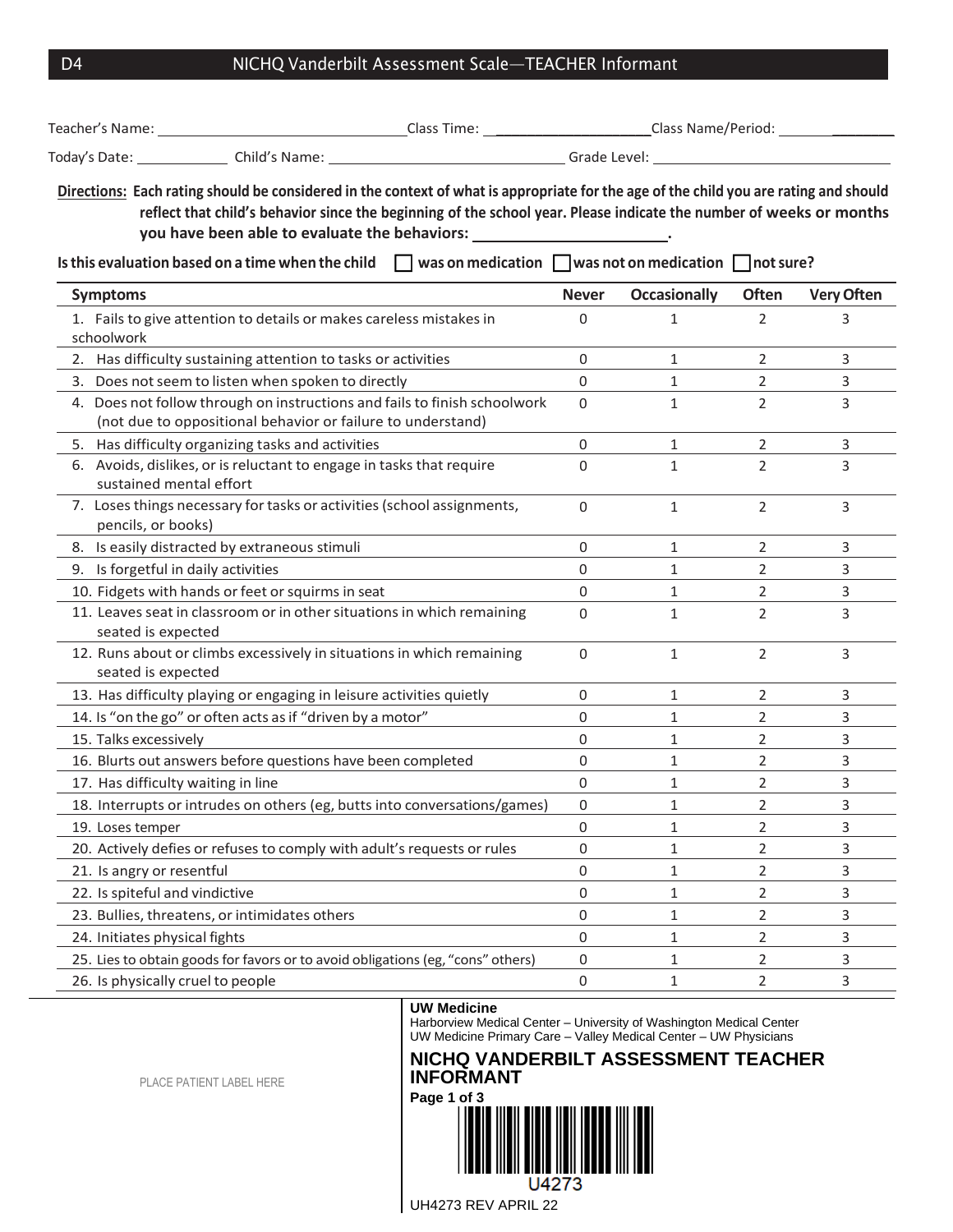| 27. Has stolen items of nontrivial value                                         |                  | 0            | $\mathbf{1}$        | 2              | 3                          |
|----------------------------------------------------------------------------------|------------------|--------------|---------------------|----------------|----------------------------|
| 28. Deliberately destroys others' property                                       |                  | 0            | 1                   | 2              | 3                          |
| 29. Is fearful, anxious, or worried                                              |                  | 0            | 1                   | 2              | 3                          |
| 30. Is self-conscious or easily embarrassed                                      |                  | 0            | 1                   | 2              | 3                          |
| 31. Is afraid to try new things for fear of making mistakes                      |                  | 0            | 1                   | $\overline{2}$ | 3                          |
|                                                                                  |                  |              |                     |                |                            |
| <b>Symptoms (continued)</b>                                                      |                  | <b>Never</b> | <b>Occasionally</b> | <b>Often</b>   | <b>Very Often</b>          |
| 32. Feels worthless or inferior                                                  |                  | 0            | 1                   | 2              | 3                          |
| 33. Blames self for problems; feels guilty                                       |                  | 0            | 1                   | 2              | 3                          |
| 34. Feels lonely, unwanted, or unloved; complains that "no one loves him or her" |                  | 0            | 1                   | 2              | 3                          |
| 35. Is sad, unhappy, or depressed                                                |                  | 0            | 1                   | $\overline{2}$ | 3                          |
|                                                                                  |                  |              |                     | Somewhat       |                            |
|                                                                                  |                  |              |                     |                |                            |
| Performance                                                                      |                  | Above        |                     | of a           |                            |
| <b>Academic Performance</b>                                                      | <b>Excellent</b> | Average      | Average             |                | <b>Problem Problematic</b> |
| 36. Reading                                                                      | 1                | 2            | 3                   | 4              | 5                          |
| 37. Mathematics                                                                  | 1                | 2            | 3                   | 4              | 5                          |
| 38. Written expression                                                           | 1                | 2            | 3                   | 4              | 5                          |
|                                                                                  |                  |              |                     | Somewhat       |                            |
|                                                                                  |                  | Above        |                     | of a           |                            |
| <b>Classroom Behavioral Performance</b>                                          | <b>Excellent</b> | Average      | Average             |                | Problem Problematic        |
| 39. Relationship with peers                                                      | 1                | 2            | 3                   | 4              | 5                          |
| 40. Following directions                                                         | 1                | 2            | 3                   | 4              | 5                          |
| 41. Disrupting class                                                             | 1                | 2            | 3                   | 4              | 5                          |
| 42. Assignment completion                                                        | 1                | 2            | 3                   | 4              | 5                          |

Comments: